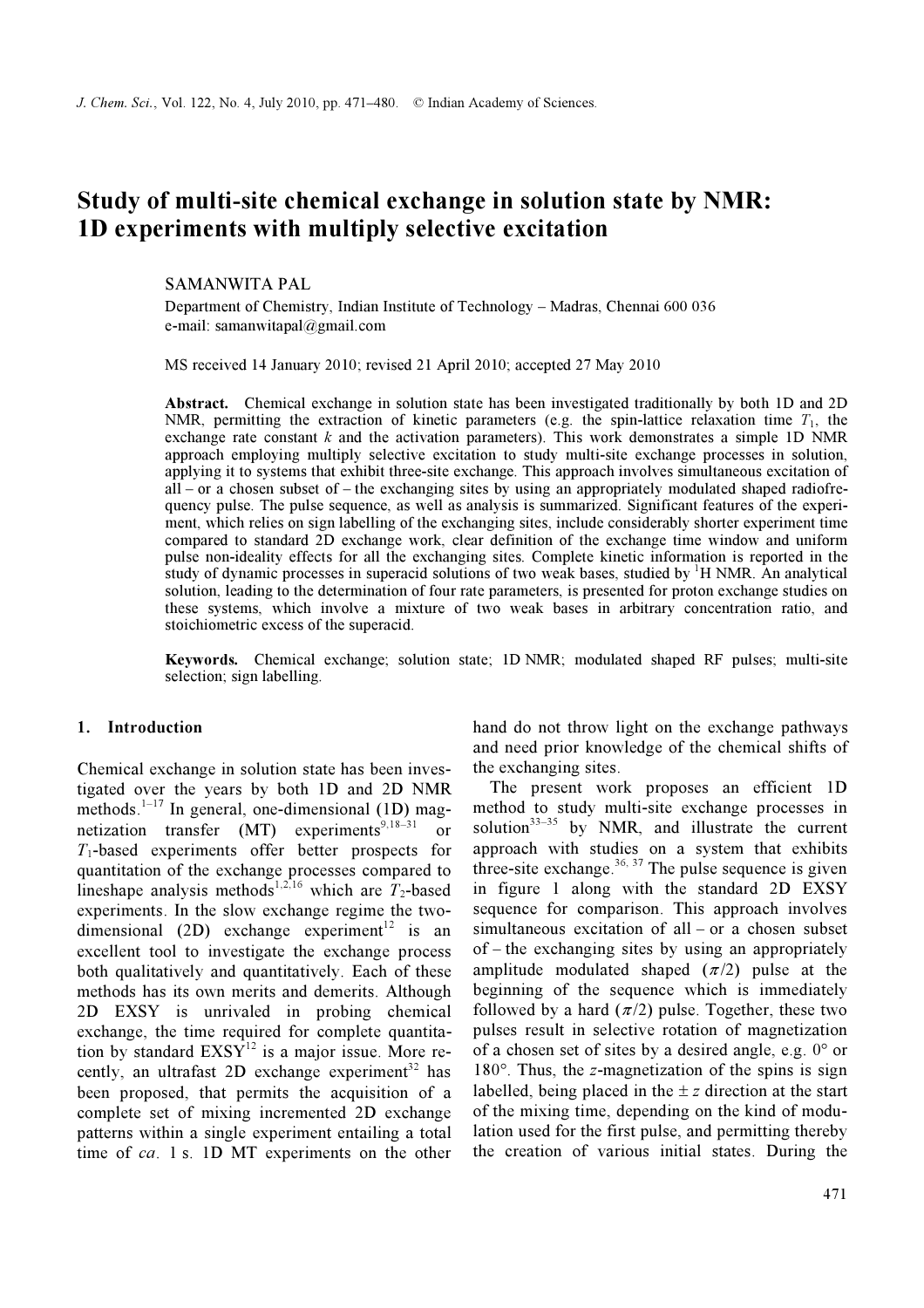exchange period  $(\tau_m)$ , longitudinal magnetization is subject to spin-lattice relaxation as well as exchange. The last hard  $\pi/2$  pulse brings the magnetization back to the transverse plane for detection. By varying  $\tau_m$  one may monitor the return of magnetization to equilibrium. In keeping with the way the sequence functions, it is termed as the 'multi-site selective inversion experiment'. Significant features include considerably shorter experiment time compared to standard 2D  $EXSY$ ,<sup>12</sup> clear definition of the exchange time window, and uniform pulse nonideality effects for all the exchanging sites.

 Double modulation of the shaped pulse envelope has been employed to investigate three site exchange. Table 1 sets out the phase cycle that have been implemented for the double cos and double sin modulated inversion experiments, as well as that for the cos–sin and sin–cos modulated inversion experiments; the purpose of the phase cycle is the suppression of signal components that arise from pulse imperfections.

## 2. Experimental

Multi-site selective inversion experiments were carried out at a series of temperatures and at a number of  $\tau_{\rm m}$  values on a Bruker Avance 400 NMR spectrometer with a 5⋅4 cm vertical bore magnet, employing a Bruker 5 mm BBO probehead. The



Figure 1. (a) The 1D exchange pulse sequence involving modulated shaped pulse,  $\varphi$ : phase of the pulses and the receiver; the phase cycle is given separately in a tabular form, (b) the 2D exchange pulse sequence involving three hard pulses. The rectangular bars denote  $\pi/2$  pulses whereas the non-rectangular shape denotes the modulated shaped pulse.

Bruker variable temperature unit BVT-3200 was used to measure and regulate the temperature during the experiments.

 Modulated shaped pulses were generated using the Bruker 'shapetool', invoking the appropriate modulation frequencies. A Gaussian envelope<sup>38</sup> has been used as the basic shape, whose amplitude is doubly modulated with cosine and/or sine wave(s) to produce four excitation sidebands respectively. The shaped pulse duration has been set to be shorter than the anticipated exchange lifetime; the pulse duration used in the present study is 10 ms.

## 2.1 Shaped pulse modulation

To achieve tri-selective excitation, the transmitter frequency  $(\nu_{\tau})$  may be positioned at the average of any two of the three chemical shifts in question, denoted by  $v_A$ ,  $v_B$ ,  $v_C$ , here,  $v_A$  corresponds to the lowest frequency signal, the next higher frequency signal being at  $v_B$  the highest frequency line being at  $v_c$ . The two modulation frequencies  $(v_{m_1}, v_{m_2})$  are then given as half the modulus of the difference in frequencies between the third line and each of the chosen two lines in turn. The redundant frequency generated is given by the sum of the frequencies of the two chosen lines, minus that of the third. As an example, if the transmitter be placed at the mean frequency of the two highest frequency lines,  $v_B$  and  $v_c$  (i.e.  $v_T = (v_B + v_C)/2$ ), the two modulation frequencies are given by:  $v_m = (v_B - v_A)/2$  and  $v_m = (v_c - v_A)/2$ . The redundant frequency is in turn given by  $v_R = v_B + v_C - v_A$ .

 Four different double modulation schemes of the shaped pulse are possible, viz. double cosine, cosine–sine, sine-cosine and double sine, in keeping with a Hadamard matrix<sup>39</sup> of order 4. Simple trigonometric relations may be used to find the outcome of such double modulation schemes. Table 2 summarizes the phase relations among the four excitation frequencies for the four modulation schemes, the carrier being placed at the average of the two highest frequency peaks ( $v_B$ ,  $v_C$ ).

#### 2.2 Materials

An equimolar mixture of fluorosulphonic acid  $(FSO<sub>3</sub>H)$  and antimony pentafluoride  $(SbF<sub>5</sub>)$ , (known as 'magic acid'<sup>40,41</sup>) was procured from Sigma-Aldrich and used as the solvent acid (site 1) without further purification or drying. To 0⋅41 ml of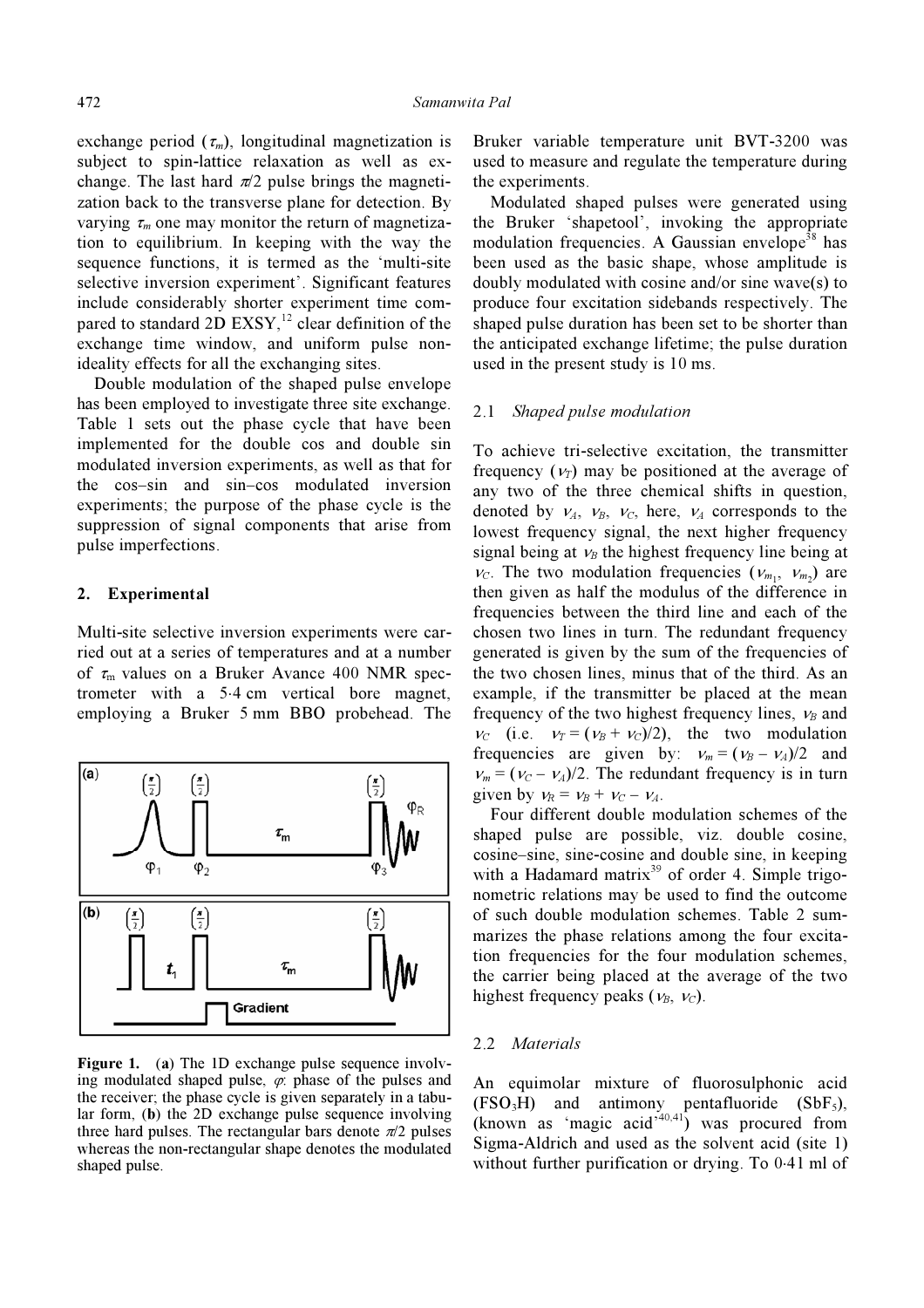| Modulation employed* | Scan | $\varphi_1$ | $\varphi_2$ | $\varphi_3$ | $\varphi_{\rm R}$ |  |
|----------------------|------|-------------|-------------|-------------|-------------------|--|
| Double cosine        |      |             |             |             |                   |  |
| Cosine–sine          |      |             |             |             |                   |  |

Table 1. Phase cycle used for the double modulated multi-selective inversion recovery experiment.

\*The first descriptor designates the modulation frequency  $v_{m}$ , while the second designates  $v_{m_2}$ 

Table 2. Excitation phase relations obtained for four double modulation schemes with the transmitter being placed at the average of  $v_B$  and  $v_C$ .

|                      | Relative phase of the chemical sites excited |       |           |         |
|----------------------|----------------------------------------------|-------|-----------|---------|
| Modulation employed* | $V_{\text{fictitious}}$                      | $V_C$ | $\nu_{B}$ | $\nu_A$ |
| $cos-cos$            | +                                            |       |           |         |
| $cos-sin$            | +                                            |       |           |         |
| $sin - cos$          | +                                            |       |           |         |
| $sin-sin$            | ÷                                            |       |           |         |

\*The first descriptor designates the modulation frequency  $v_{m_1}$ , while the second designates v. designates  $v_{m_2}$ 

the solvent acid (HA), 0⋅01 ml of water (the first solute base, B) and 0⋅055 ml of acetone (the second solute base, C), were added directly. Water and acetone are fully protonated under this condition. The conjugate acids of the solute bases B and C, viz.  $HB^+$  and HC<sup>+</sup> denote site 2 and site 3 respectively. The sample therefore contains exchangeable protons in three different sites with the equilibrium population ratio  $HA : HB^+ : HC^+ = 5 : 1 : 1$ , as determined from the NMR spectral intensities. The dynamics of proton exchange observed in the superacid solution may be modelled as a three-site exchange process.

## 3. Analysis

Analytical solutions of the relevant kinetic equations, formulated using the modified Bloch-McConnell equations<sup>42</sup> are available in the literature<sup>43</sup> for both two-site and equally populated three-site exchange processes.

 The kinetic equations for a closed three-site exchange network<sup>44</sup> involving three unequally populated sites do not in general have an analytical solution for arbitrary initial conditions, since a total of nine unknown rate parameters, viz. three different pairs of pseudo-first order rate constants (one pair between each pair of exchanging sites, viz.  $k_{12}$ ,  $k_{21}$ ,

 $k_{13}$ ,  $k_{31}$ , etc.), as well as three different spin-lattice relaxation rates (one corresponding to each site) have to be considered. Hence numerical solutions $33,45$  are preferred in the general context. However, analytical solutions to determine all the nine parameters of a general three-site exchange process are available in the literature, considering extensive combinations of saturation transfer and inversion recovery experiments.  $46,47$ 

 In the case of proton exchange dynamics in superacid media,  $36,37$  a closed exchange network as given in figure 2 has been considered. A 2D EXSY spectrum of the superacid solution at  $T = 298$  K, given in figure 3, confirms this. The corresponding Bloch-McConnell equations for such a general three site exchange process involving three unequally populated sites exchanging among each other may be written as follows:

$$
\frac{dI_z}{dt} = \left[ -\frac{(I_z - I_0)}{T_{11}} - (k_{12} + k_{13})I_z + k_{21}S_z + k_{31}R_z \right],
$$
\n(1)

$$
\frac{dS_z}{dt} = \left[ -\frac{(S_z - S_0)}{T_{12}} - (k_{21} + k_{23})S_z + k_{12}I_z + k_{32}R_z \right],
$$
\n(2)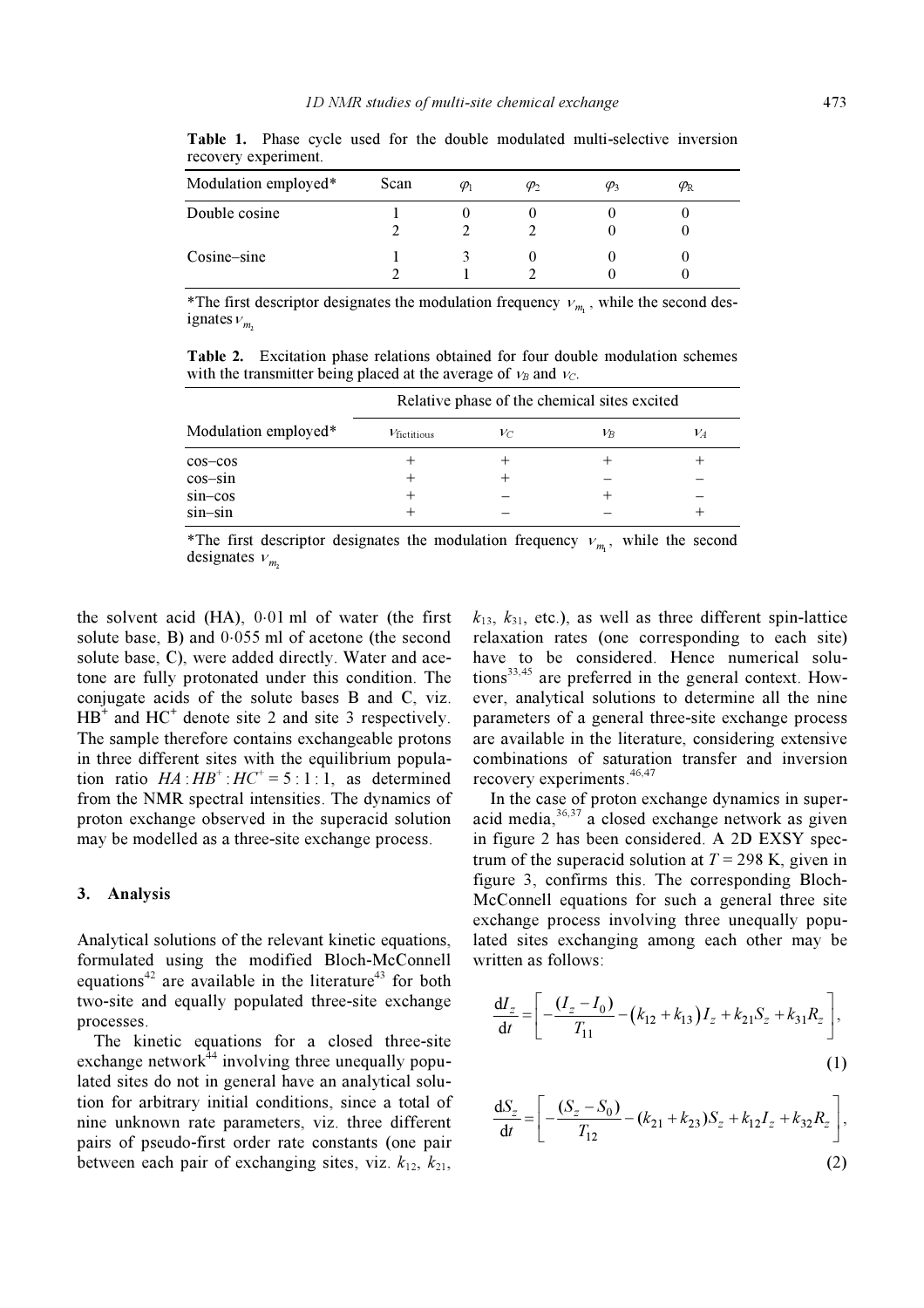$$
\frac{dR_z}{dt} = \left[ -\frac{(R_z - R_0)}{T_{13}} - (k_{31} + k_{32})R_z + k_{23}S_z + k_{13}I_z \right].
$$
\n(3)

Here  $I_z$ ,  $S_z$ ,  $R_z$   $I_z$ ,  $S_z$ ,  $R_x$  are z-magnetizations at any time t at sites 1, 2, 3 respectively, while  $I_0$ ,  $S_0$ ,



Figure 2. The three-site exchange network. Exchange is going on simultaneously among all the three sites denoted as 1, 2 and 3.



Figure 3. 2D EXSY spectrum of superacid solution containing water and acetone as the solute bases. The spectrum is acquired with a mixing time of 350 ms at  $T = 298$  K. The spectrum was recorded with 2 K  $t_2$ points and 128  $t_1$  points and D1 + AQ = 7 s for a spectral width of 2⋅4 kHz. 16 scans were acquired per  $t_1$  increment.

 $R_0$  represent the corresponding equilibrium magnetizations.  $T_{1i}$  represents the spin-lattice relaxation time of site i and  $k_{ij}$  is the rate constant for the exchange of magnetization from site  $i$  to site  $j$ .

 By invoking microscopic reversibility at dynamic equilibrium<sup>48</sup> the above set of coupled inhomogeneous differential equations may be readily cast in homogeneous form, corresponding to the matrix given in (4).

$$
\frac{d}{dt} \begin{pmatrix} I_z - I_0 \\ S_z - S_0 \\ R_z - R_0 \end{pmatrix}
$$
\n
$$
= \begin{pmatrix} \left( -\frac{1}{T_{11}} - k_{12} \right) & k_{21} & k_{31} \\ -k_{13} & \left( -\frac{1}{T_{12}} - k_{21} \right) & k_{32} \\ k_{12} & \left( -\frac{1}{T_{12}} - k_{21} \right) & k_{32} \\ -k_{23} & \left( -\frac{1}{T_{13}} - k_{32} \right) \end{pmatrix}
$$
\n
$$
k_{13} \qquad k_{23} \qquad \left( -\frac{1}{T_{13}} - k_{32} \right)
$$
\n
$$
\begin{pmatrix} I_z - I_0 \\ S_z - S_0 \\ R_z - R_0 \end{pmatrix} .
$$
\n(4)

In the present case the Bloch–McConnell equations have been formulated taking into account the following considerations:

 (i) Within experimental error the system exhibits a single spin-lattice relaxation time, i.e.  $T_{1i} = T_1$ ;  $i = 1, 2, 3$ , over the temperature range from 25 $\degree$ C to  $-40$ °C.

 (ii) Concentration of the superacid (HA) is very high compared to the solute bases (B, C). Under these conditions, complete protonation of the two solute bases is guaranteed.

 Subject to these two conditions, analytical solutions of the kinetic matrix may be found for any arbitrary initial conditions using Mathematica, employing the actual population ratio of the three components. In the present study, the equilibrium populations are in the ratio  $p_1 : p_2 : p_3 = 5 : 1 : 1, p_i$ denoting the equilibrium population of the ith site as measured from the NMR intensities. Invoking microscopic reversibility at dynamic equilibrium<sup>48</sup>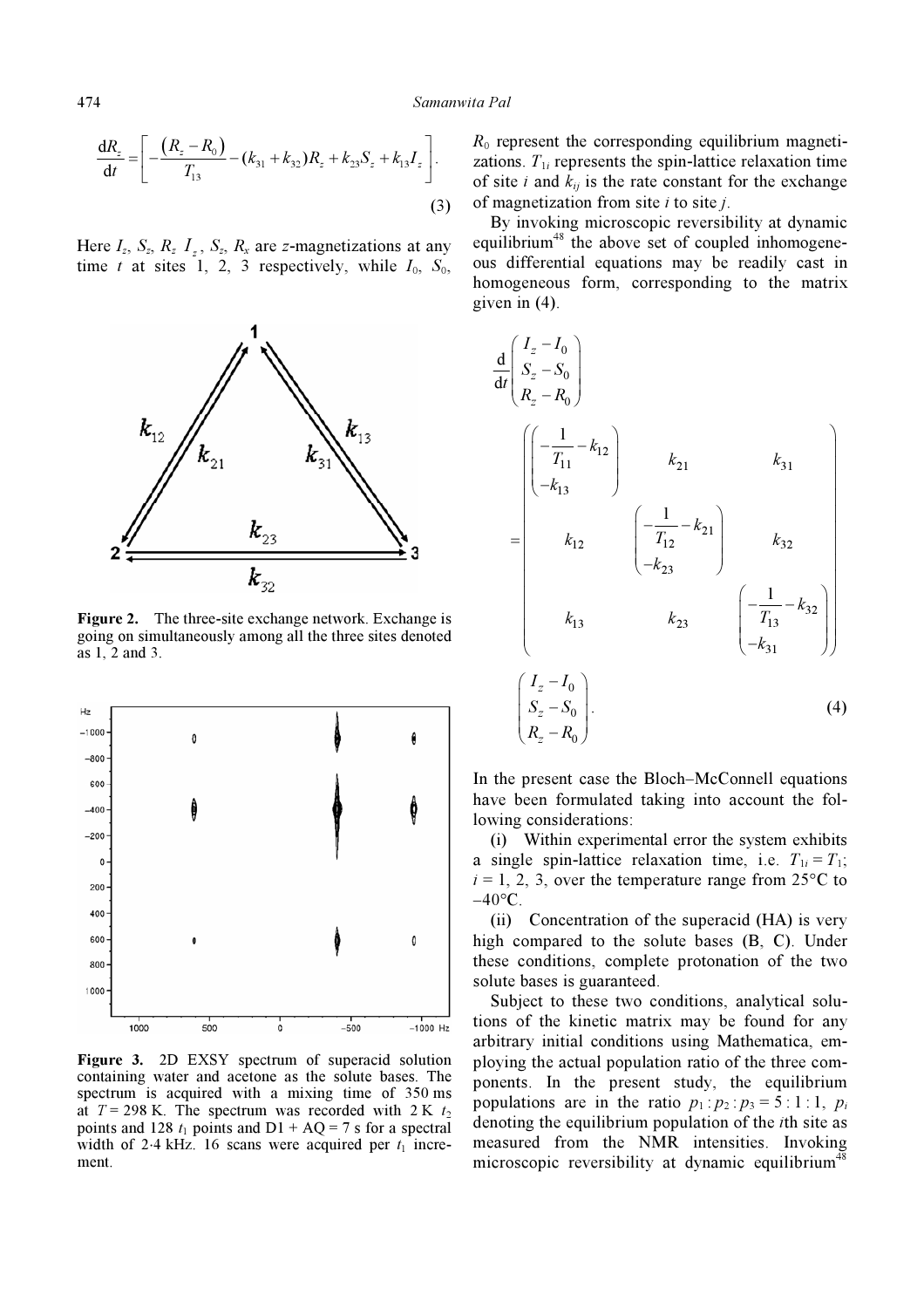the following relations may be written considering the population ratios mentioned:

$$
k_{12} = 0.2k_{21}
$$
;  $k_{13} = 0.2k_{31}$ ;  $k_{23} = k_{32}$ . (5)

Further, following the arguments of Gold *et al*<sup>37</sup> and using the second constraint of excess superacid concentration, one eventually arrives at a single experimental first order rate constant for the two exchange processes: between sites 1, 2  $(k_{12})$  as well as between sites 1, 3  $(k_{13})$ . Under these conditions, in fact, the resulting kinetic equation matrix has only three unknown parameters, viz. the single spin-lattice relaxation time and two different experimental first order rate constants. This may be further appreciated on considering the following points.

 The system under investigation contains three individual equilibrium processes going on simultaneously. One is given by:

$$
HA + B \xleftarrow[k_{H\,,A}^{k_{H\,,A}} HH^+ + A^-.
$$
 (6)

Here the second order rates, viz.  $k_{HAB}$  and  $k_{HBA}$  are related to the corresponding first order rate constants<sup>37</sup> as given below:

$$
k_{HA,B} = \frac{k_{12}}{[B]},
$$
 (7a)

$$
k_{HB,A} = \frac{k_{21}}{[A^-]}.
$$
 (7b)

The other two equilibrium processes along with the respective second order rates are given below:

$$
HA + C \xleftarrow[k_{H C, A}^{k_{H A, C}} H C^{+} + A^{-}.
$$
 (8)

**Here** 

$$
k_{HA,C} = \frac{k_{13}}{[C]},
$$
 (9a)

$$
k_{HC,A} = \frac{k_{31}}{[A^-]}.
$$
 (9b)

Similarly

$$
HB^{+} + C \frac{k_{HB,C}}{k_{HC,B}} H C^{+} + B, \qquad (10)
$$

with

$$
k_{HB,C} = \frac{k_{23}}{[B]},
$$
 (11a)

$$
k_{HC,B} = \frac{k_{32}}{[C]} \,. \tag{11b}
$$

Here,  $[A^-]$  is the concentration of anion,  $[B]$ , the concentration of water and [C], that of acetone present in the solution at equilibrium.

 Following (5) and using the above relations, the kinetic matrix in this case may thus be written as:

$$
\frac{d}{dt} \begin{pmatrix} I_z - I_0 \\ S_z - S_0 \\ R_z - R_0 \end{pmatrix}
$$
\n
$$
= \begin{pmatrix} \left( -\frac{1}{T_1} - 0.2k_{21} \right) & k_{21} & k_{31} \\ -0.2k_{31} & \left( -\frac{1}{T_1} - k_{21} \right) & k_{23} \\ 0.2k_{21} & \left( -\frac{1}{T_1} - k_{21} \right) & k_{23} \\ -k_{23} & \left( -\frac{1}{T_1} - k_{23} \right) \end{pmatrix}
$$
\n
$$
\left( I_z - I_0 \right)
$$
\n
$$
(I_z - I_0)
$$

$$
\begin{pmatrix}\nI_z - I_0 \\
S_z - S_0 \\
R_z - R_0\n\end{pmatrix}
$$
\n(12)

Further, for the proton exchange dynamics in superacid media, $37$  the experimental first order rate coefficients  $k_{12}$  and  $k_{13}$  (7a and 9a) equal the inverse of the mean residence time of the proton on HA (site 1), while the first order rate coefficients  $k_{21}$ and  $k_{23}$  (7b and 11a) equal the inverse of the mean residence time of proton on  $HB^+$  (site 2) and the first order rate coefficients  $k_{31}$  and  $k_{32}$  (9b and 11b) correspond to the mean residence time of proton on  $HC^+$  (site 3), which are obtainable from NMR measurements. For the acid–base reaction given in (6) and (8), the following relations hold good at equilibrium: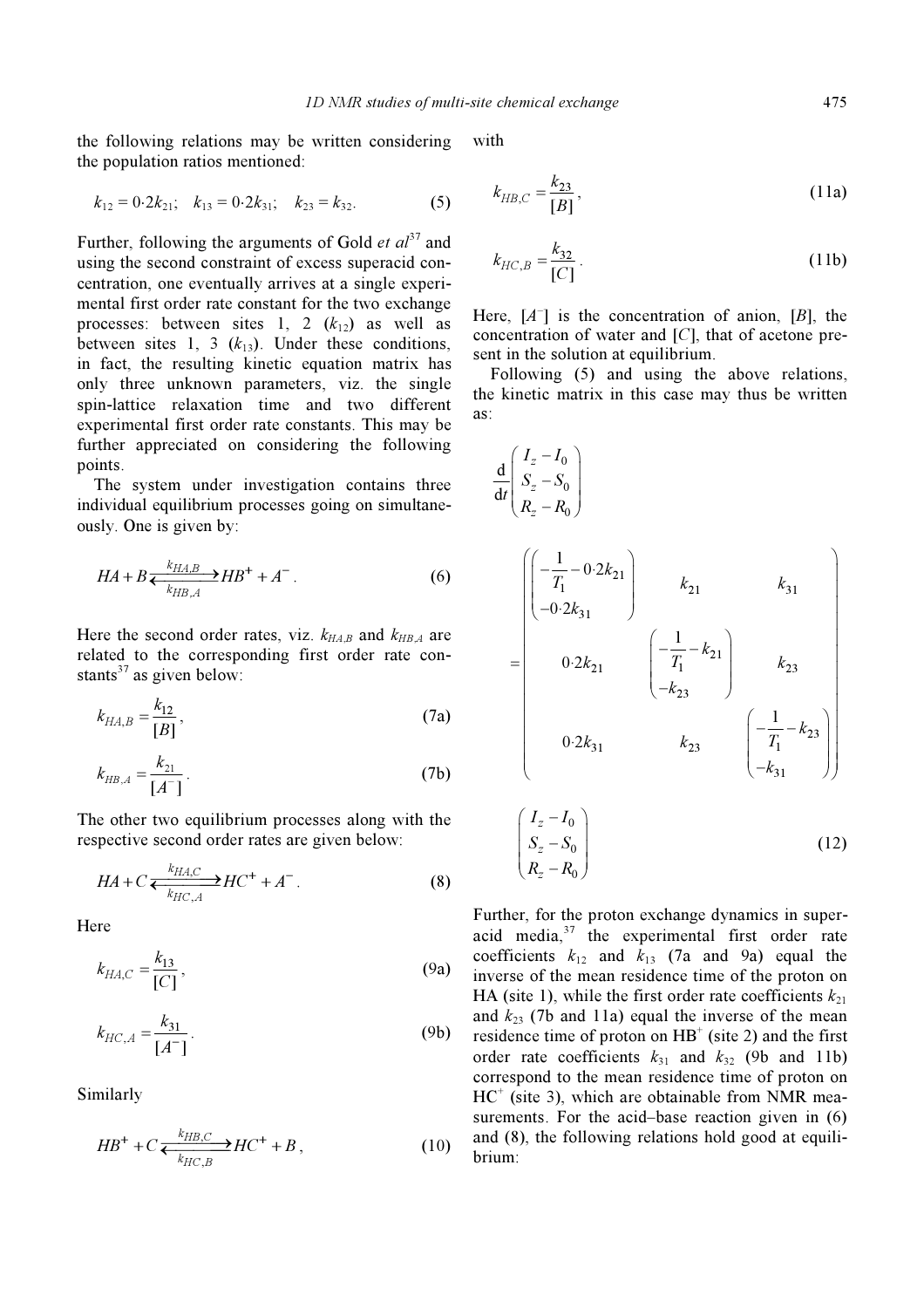$$
K^{12} = \frac{k_{HA,B}}{k_{HB,A}} = \frac{[HB^+][A^-]}{[HA][B]},
$$
\n(13)

$$
K^{13} = \frac{k_{HA,C}}{k_{HC,A}} = \frac{[HC^+][A^-]}{[HA][C]}.
$$
 (14)

Following the arguments of Gold *et*  $al^{37}$  in the above equations the values of  $k_{H_A,B}$ ,  $k_{H_A,C}$  are assumed to be same for the solute bases  $B$  and  $C$  since the value of this constant must be large and close to the limit set by the rate of encounters. $37$  Further, the value of  $[A^-]/[HA]$  is known from the stoichiometric composition of the solution. This follows because  $[A^-]$ must very closely approximate the sum of the initial concentrations ( $[B]_0$ ,  $[C]_0$ ) of the added bases B and C if the bases are almost completely converted into their conjugate acids. The formation of  $A<sup>-</sup>$  is accompanied by a corresponding reduction of the concentration of HA. Furthermore, this implies that at equilibrium  $[HB^+]$  must be essentially equal to  $[B]_0$ while  $[HC^+]$  must be essentially equal to  $[C]_0$ . The equilibrium constants  $K^{12}$  and  $K^{13}$  are then essentially independent of the concentration of the added bases under the condition of complete protonation of the bases – and depend only on the chemical composition of the solvent acid (in the present instance the stoichiometric proportion of fluorosulphonic acid and antimony pentafluoride). $37$  Considering the ratio of the equilibrium constants, one may therefore write:

$$
\frac{k_{HC,A}}{k_{HB,A}} = \frac{[HB^+]}{[HC^+]}. \tag{15}
$$

Since the equilibrium concentrations of the two conjugate acids are equal as measured from the NMR intensities, i.e.  $[HB^+] = [HC^+]$ , it follows that:

$$
k_{HB,A} = k_{HC,A}.\tag{16}
$$

Equation (16) implies that the second order deprotonation rates of the two bases are equal under the condition of complete protonation of the two bases. This in turn results in equalization of the two first order rate constants, viz.  $k_{21}$ ,  $k_{31}$ . Hence it may be concluded that only three unknown parameters, viz.  $T_1$ ,  $k_{21} = k_{31} = k$ ,  $k_{23}$  are to be determined from the kinetic equation given in (12) which is re-written as follows:

$$
\frac{d}{dt} \begin{pmatrix} I_z - I_0 \\ S_z - S_0 \\ R_z - R_0 \end{pmatrix}
$$
\n
$$
= \begin{pmatrix} -\frac{1}{T_1} - 0.4k & k & k \\ 0.2k & -\frac{1}{T_1} - k - k_{23} & k_{23} \\ 0.2k & k_{23} & -\frac{1}{T_1} - k_{23} - k \end{pmatrix}
$$
\n
$$
\begin{pmatrix} I_z - I_0 \\ S_z - S_0 \\ R_z - R_0 \end{pmatrix}.
$$
\n(17)

The above differential equation may be solved for any arbitrary initial condition with the help of Mathematica, employing the actual population ratios of the three components.

 The solution of (17) has been obtained by employing two different initial conditions with the help of Mathematica 5.1. To maintain compact notation, the mixing time  $\tau_m$  is represented by t in all the following equations.

(i)  $I_z(0) = -I_0$ ;  $S_z(0) = -S_0$ ;  $R_z(0) = -R_0$ : A double cosine modulated pulse followed by a hard  $\pi/2$  pulse results in this initial state. The corresponding solution is given in (18) in terms of the 'sum' magnetization that has a mono-exponential dependence on  $T_1$  alone.

$$
I_z + S_z + R_z = (I_0 + S_0 + R_0) \left[ 1 - 2 \exp\left(-\frac{t}{T_1}\right) \right].
$$
 (18)

(ii)  $I_z(0) = I_0$ ;  $S_z(0) = S_0$ ;  $R_z(0) = R_0$ : a cosinesine modulated pulse followed by a hard  $\pi/2$  pulse results in this initial condition where only the protonated acetone peak (site 3) is inverted. The analytical solutions (19, 20 and 21) for each of the three magnetization components now reveal the other two kinetic parameters, viz.  $k$  and  $k_{23}$ .

$$
I_z = I_0 + \frac{2R_0b}{p} \left[ \exp\left(-\frac{lt}{2}\right) - \exp\left(-\frac{mt}{2}\right) \right]
$$
 (19)

$$
S_z = S_0 + R_0 \exp[-(c+e)t]
$$
  

$$
-\frac{R_0}{2p} \left[ n \exp\left(-\frac{lt}{2}\right) + q \exp\left(-\frac{mt}{2}\right) \right],
$$
 (20)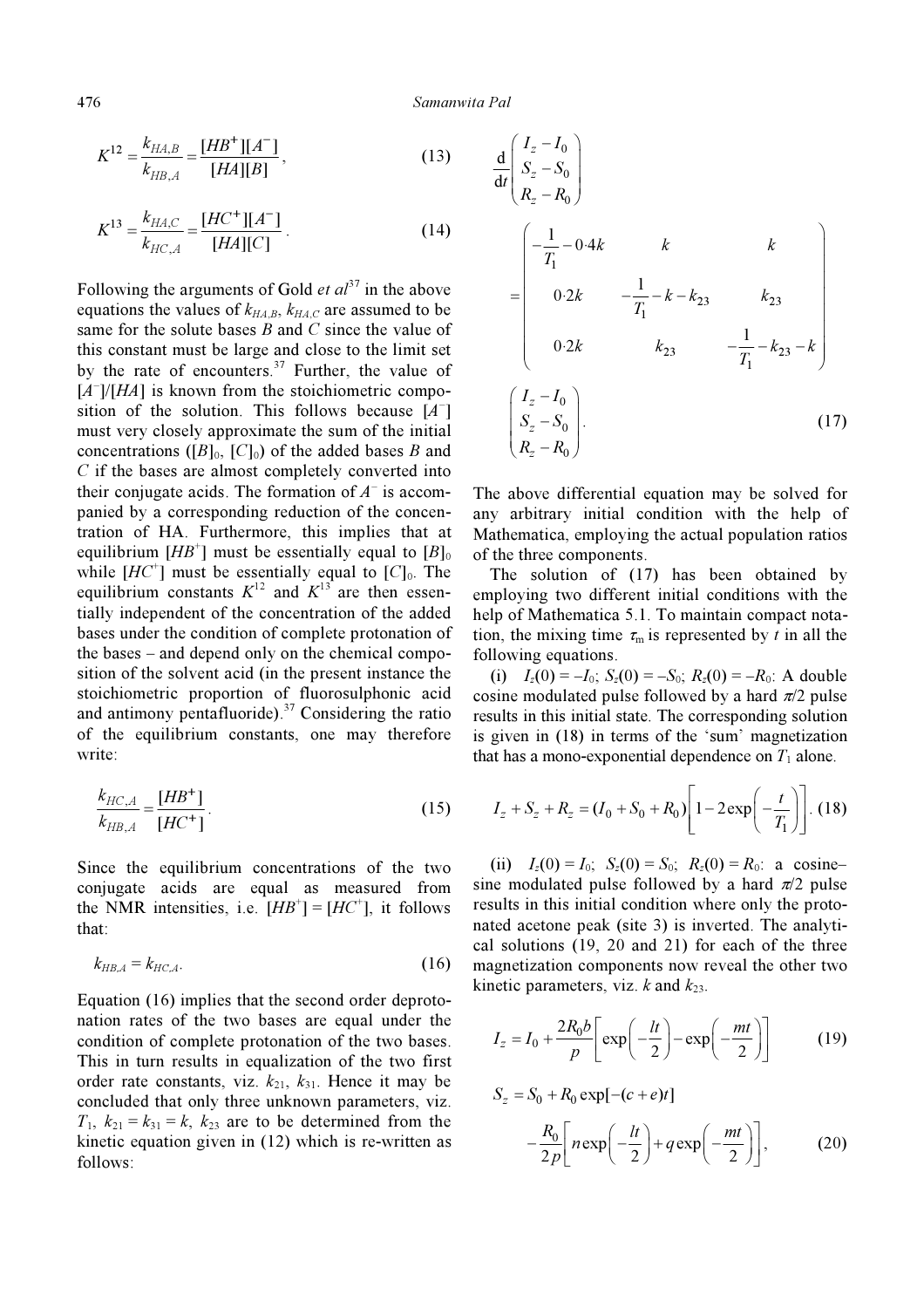$$
R_z = R_0 - R_0 \exp[-(c+e)t]
$$

$$
-\frac{R_0}{2p} \left[ n \exp\left(-\frac{lt}{2}\right) + q \exp\left(-\frac{mt}{2}\right) \right],
$$
(21)

Here

$$
l = a + c - e + p; \quad m = a + c - e - p;
$$
  

$$
n = -a + c - e + p; \quad q = a - c + e + p,
$$
 (22)

$$
a = \frac{1}{T_1} + 0.4k; \quad c = \frac{1}{T_1} + k + k_{23}; \quad b = k; \quad d = 0.2k,
$$
\n(23)

$$
e = k_{23}; \ \ p = \sqrt{(a - c + e)^2 + 8bd} \ . \tag{24}
$$

These solutions may be employed as fitting equations in order to derive the rate constants from the experimental data.

#### 4. Results and discussion

Single pulse experiments are performed with a cosine modulated shaped pulse. The resulting line intensities after application of the cosine modulated Gaussian pulse follows a Gaussian profile as a function of frequency. This is in keeping with the fact that in the linear response regime the Fourier transform of the time domain pulse envelope is an excellent approximation to the excitation profile, barring relaxation effects.

 The amplitude of the magnetization resulting after the cosine modulated Gaussian pulse for two simultaneously excited chemical sites has been plotted in arbitrary units (a.u.) against the frequency offset of the shaped pulse carrier in figure 4. It shows an expected Gaussian profile. In this case the shaped pulse carrier has been varied keeping the modulation frequency constant. The figure caption gives other relevant details of the experimental set-up. In a similar experiment modulation frequency of the cosine modulated Gaussian pulse has also been stepped up keeping the carrier frequency of the shaped pulse constant at the average of the two lines to be excited and one observes the expected Gaussian profile once again.

 Figure 5 shows the spectra resulting after application of double cosine and cosine–sine modulated excitation pulses. The shaped pulse carrier frequency has been placed at the middle of the two lowest field peaks, viz. protonated acetone peak and the acid peak. Here pulse duration of 10 ms has been employed. A point to be noted here is that in case of exchange studies the choice of pulse duration is also governed by the required selectivity besides the



Figure 4. Experimental excitation profile obtained with the cosine modulated Gaussian pulse of duration 40 ms and modulation frequency of 100 Hz. The shaped pulse carrier frequency has been moved in 10 Hz steps from one chemical site to the other. The maximum amplitude corresponds to the positioning of the carrier at the average of the two frequencies excited. The resulting phase remains constant within  $\pm$  5% as a function of frequency offset.



Figure 5. Spectra resulting after multi-site selective shaped pulse excitation; bottom trace: double cosine modulation resulting in simultaneous excitation of all the three peaks with same phase relations. The shaped pulse carrier frequency is placed at the average of the two lowest field signals, viz. the acid peak and the acetone peak; top trace: cosine–sine modulation resulting in simultaneous excitation of all the three sites with inversion of acid and water peaks.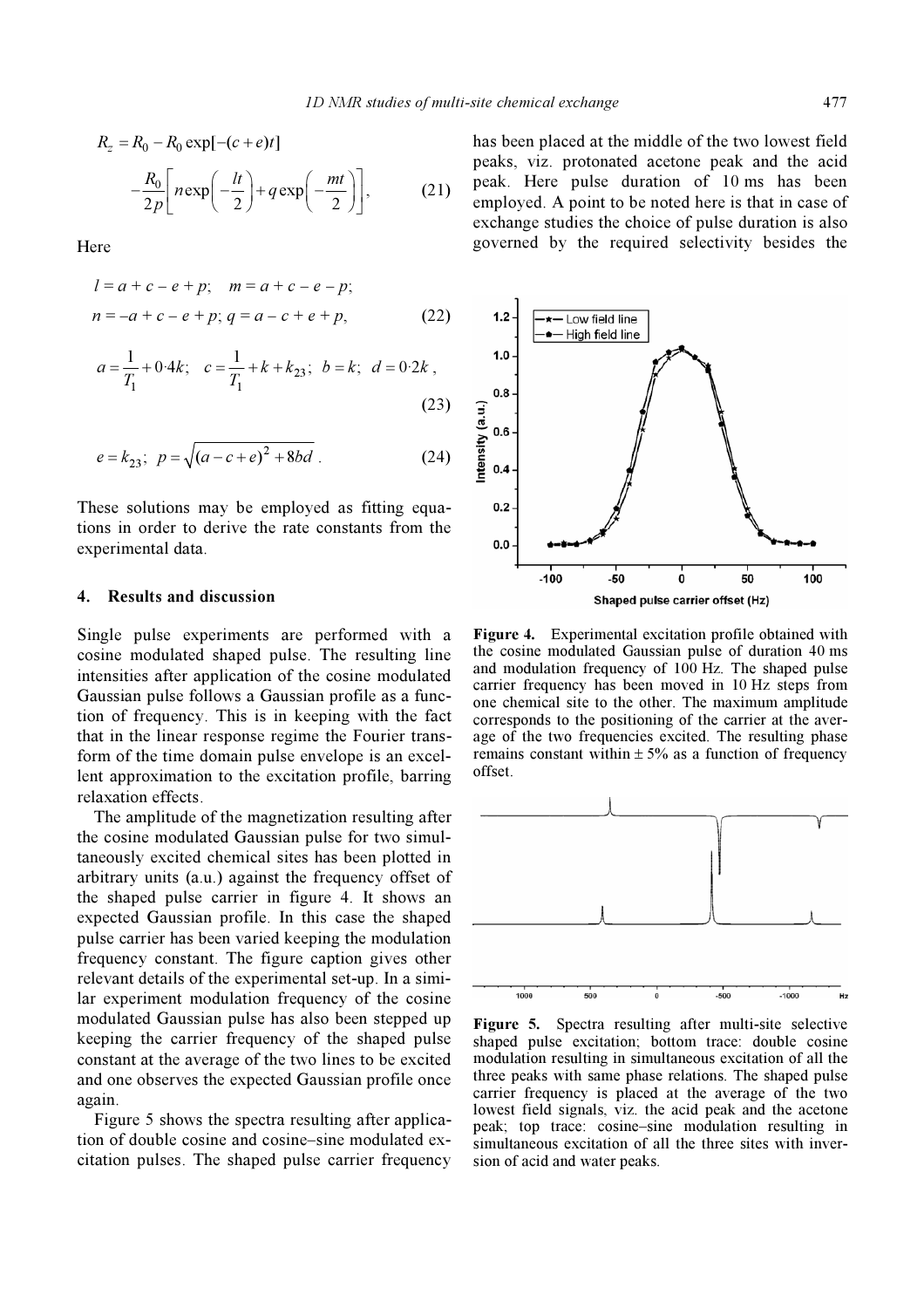anticipated k value at a particular temperature. Alternative shapes, e.g. sinc can be employed with shorter duration than a Gaussian to achieve a given selectivity.

 Insertion of a double cosine modulated shaped pulse in the exchange sequence results in inversion of all the three sites whereas insertion of a cosine– sine modulated shaped pulse in the exchange sequence results in inversion of acetone peak alone. Figure 6 shows the stack plot at  $T = 298$  K for the cosine–sine modulated inversion experiment as a function of  $\tau_m$ . The un-inverted peaks in the case of the cosine–sine modulated experiment, viz. the acid and the water peak show the characteristic dip $49,50$  in their intensity profiles whereas the protonated acetone peak exhibits the typical inversion recovery behaviour.

 Using the fitting equations given in (18) and (21), the experimental data for the double cosine and the cosine–sine modulated experiments have been fitted to determine all the relevant kinetic parameters, viz. the spin-lattice relaxation time  $(T_1)$ , the deprotonation rate constants for the two bases  $(k_{21} = k_{31} = k)$ , as well as the proton exchange rate constant between water and acetone  $(k_{23})$ . Figure 7a shows the plot of experimental signal intensities vs mixing time corresponding to the 'sum' magnetization obtained from the double cosine modulated inversion experiment at  $T = 298$  K, while figure 7b shows the plot of experimental signal intensities of the protonated acetone peak against mixing time at  $T = 298$  K. In this case since the deprotonation rate constants for the two bases are equal  $(k_{21} = k_{31} = k)$ , inversion of the acetone peak alone is sufficient to unravel all the



Figure 6. Stack plot of the cosine-sine modulated inversion experiment as a function of mixing time  $(\tau_m)$  at  $T = 298$  K. The respective  $\tau_m$ s are given next to each spectrum in units of ms.

exchange rate constants. The kinetic parameters thus obtained are given for nine different temperatures in table 3. The activation parameters corresponding to the deprotonation process are given in table 4 and are in good agreement with the literature values. $51$ 

#### 5. Conclusion

The present 1D exchange pulse sequence involves amplitude modulated shaped pulses; double modulation of the shaped pulse envelope has been exploited. Singly modulated shaped pulses may be employed, on the other hand, to study two-site exchange processes. Incorporation of such a modulated shaped pulse enables the creation of various



**Figure 7.** (a) Plot of 'sum' magnetization against  $\tau_m$  at  $T = 298$  K resulting from the double cosine modulated inversion recovery sequence; (b) plot of signal intensities of the acetone peak against  $\tau_m$  at  $T = 298$  K resulting from the cosine–sine modulated inversion recovery sequence.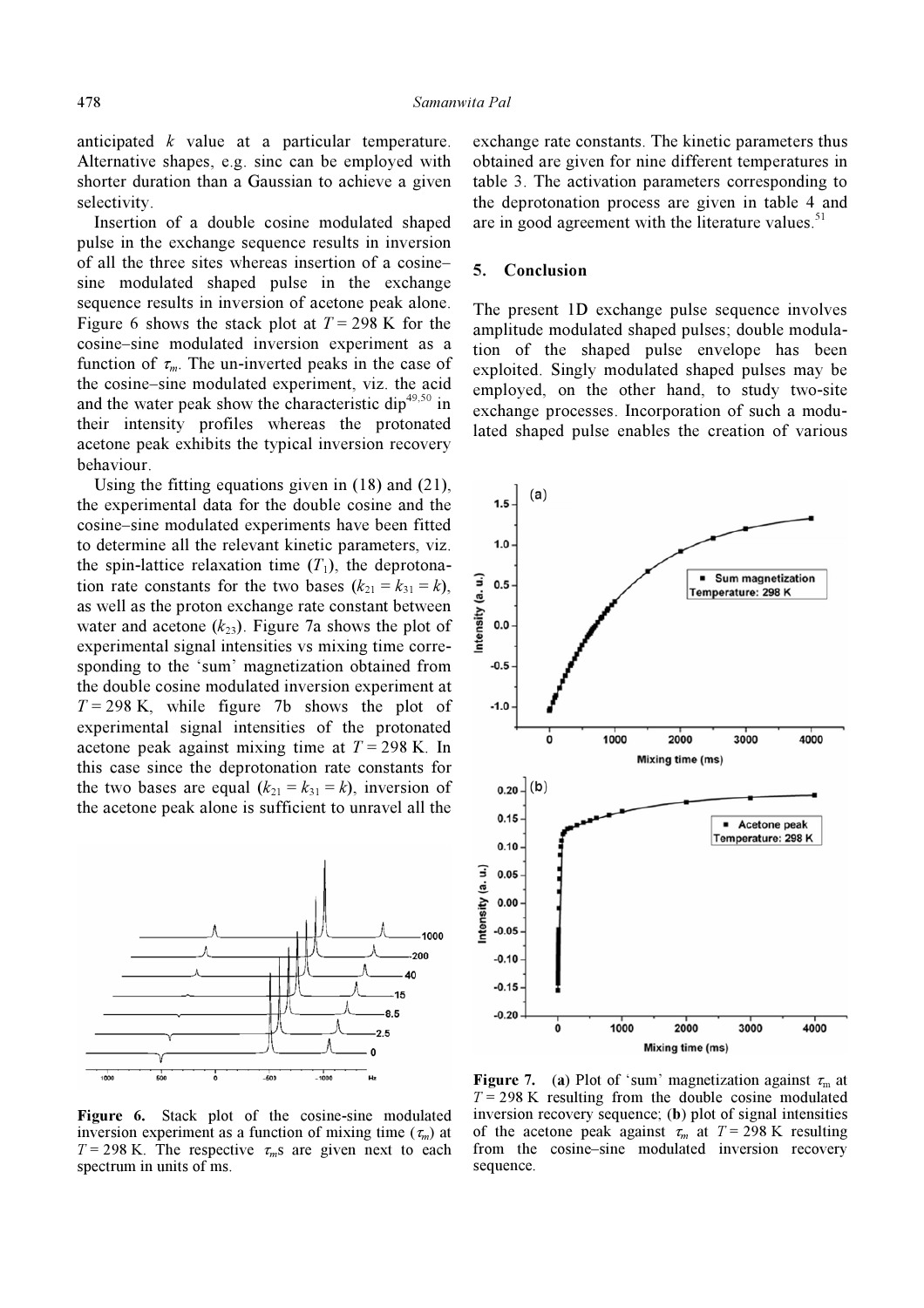|                    | Kinetic parameters       |                                      |                             |  |
|--------------------|--------------------------|--------------------------------------|-----------------------------|--|
| Temperature $T(K)$ | $R_1$ (s <sup>-1</sup> ) | $K_{21} = k_{31}$ (s <sup>-1</sup> ) | $k_{23}$ (s <sup>-1</sup> ) |  |
| 233                | $2.74 \pm 0.01$          | $1.04 \pm 0.01$                      | $0.36 \pm 0.005$            |  |
| 238                | $2.46 \pm 0.04$          | $1.65 \pm 0.2$                       | $0.42 + 0.02$               |  |
| 243                | $2.23 + 0.006$           | $2.27 + 0.14$                        | $0.66 \pm 0.01$             |  |
| 248                | $2.02 + 0.002$           | $3.88 + 0.31$                        | $0.71 + 0.02$               |  |
| 253                | $1.85 \pm 0.003$         | $5.84 + 0.42$                        | $1.08 \pm 0.004$            |  |
| 263                | $1.48 \pm 0.002$         | $12.88 \pm 0.13$                     | $2.23 \pm 0.03$             |  |
| 273                | $1.21 \pm 0.002$         | $20.00 \pm 1.34$                     | $3.32 \pm 0.09$             |  |
| 283                | $1.02 \pm 0.004$         | $30.65 \pm 1.38$                     | $4.40 \pm 0.06$             |  |
| 298                | $0.78 \pm 0.001$         | $70.05 \pm 0.31$                     | $6.17 \pm 0.08$             |  |

Table 3. Kinetic parameters obtained for the proton exchange dynamics in magic acid solution modelled as three-site exchange process.

Table 4. Activation parameters obtained for the deprotonation process in magic acid solution.

| Arrhenius parameters                               |                                            | Eyring parameters                                              |                                                                              |  |
|----------------------------------------------------|--------------------------------------------|----------------------------------------------------------------|------------------------------------------------------------------------------|--|
| Activation energy<br>$E_a$ (kJ mol <sup>-1</sup> ) | Frequency factor<br>$A$ (s <sup>-1</sup> ) | Enthalpy of activation<br>$\Delta H^*$ (kJ mol <sup>-1</sup> ) | Entropy of activation<br>$\Delta S^*$ (J mol <sup>-1</sup> K <sup>-1</sup> ) |  |
| $37.33 \pm 1.16$                                   | $(2.62 \pm 0.08) \times 10^8$              | $35.17 \pm 1.66$                                               | $-90.89 \pm 4.48$                                                            |  |

initial states of the exchanging sites, avoids offresonance effects, and ensures uniform pulse nonidealities for all exchanging sites. The 1D method described, permits a clear definition of the exchange time window; it also enables genuinely accurate measurements of the kinetic as well as activation parameters, since this fast experiment may be readily carried out – with standard hardware and software – at a large number of mixing times and at different temperatures, in a modest total experiment time.

 One may employ the proposed pulse sequence even for closely spaced frequencies. The proposed pulse sequence has been successfully implemented to study amide rotation in dimethylacetamide by  $H$ NMR (not reported) – this system exhibits only 0⋅4 ppm frequency separation between the two exchanging sites. Clearly on modern NMR machines that operate at 400 MHz and higher our simple modulated Gaussian or sinc pulses turn out to be efficient even for line spacing substantially less than a ppm. There are, of course, limits to improving selectivity by employing long shaped pulses, bearing in mind the constraint imposed by the exchange rate constant.

 Analytical solutions for the kinetic parameters for a three-site exchange, which are valid under the conditions of the present study, have also been given.

## Acknowledgements

The author gratefully acknowledges Prof. N Chandrakumar for his valuable suggestions during the experimental work and critical comments and corrections for the manuscript. The author thank Council of Scientific and Industrial Research (CSIR), India for the grant of a Senior Research Fellowship and a Spectrometer grant to the Department of Chemistry from Department of Science and Technology (DST), India.

#### References

- 1. Gutowsky H S and Saika A 1953 J. Chem. Phys. 21 1688
- 2. Jackmann L M and Cotton F A (eds) 1975 Dynamic NMR spectroscopy (New York: Academic Press)
- 3. Forsén S and Hoffman R A 1963 J. Chem. Phys. 39 2892
- 4. Forsén S and Hoffman R A 1964 J. Chem. Phys. 40 1189
- 5. Inglefield P T, Krakower E, Reevs L W and Stewart R 1968 Mol. Phys. 15 65
- 6. Dahlquist W, Longmuir K J and DuVernet R B 1975 J. Magn. Reson. 17 406
- 7. Campbell D, Dobson C M and Ratcliffe R G 1977 J. Magn. Reson. 27 455
- 8. Gutowsky S, Vold R L and Wells E J 1965 J. Chem. Phys. 43 4107